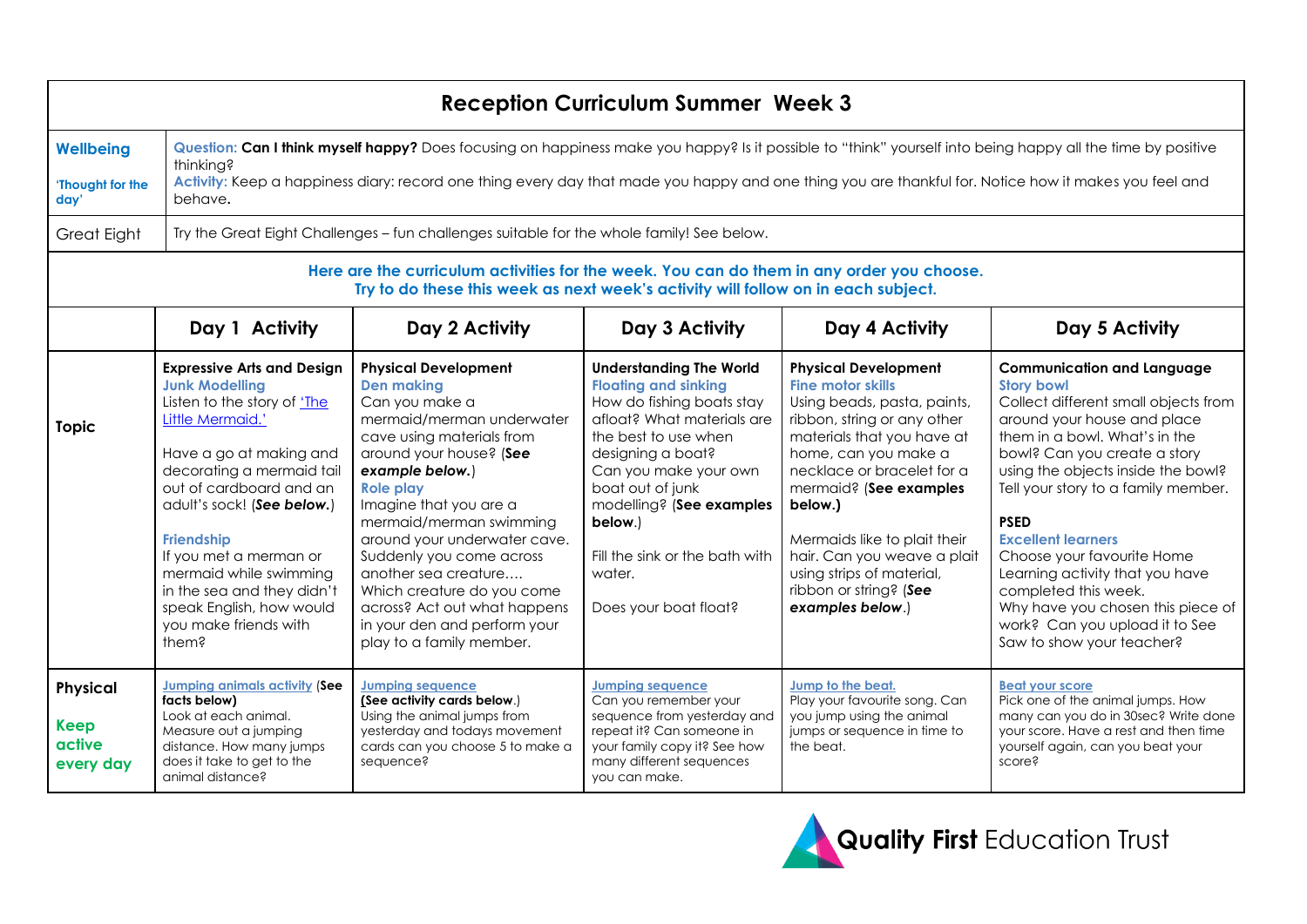

| <b>Summer Week 3</b>      |                                                                                                     |  |  |  |
|---------------------------|-----------------------------------------------------------------------------------------------------|--|--|--|
| 1. To talk about          | Would it be better to go into the future or the past? Why?                                          |  |  |  |
| 2. To do                  | Jump as many times as you can in a minute. Try and beat your record every day this week             |  |  |  |
| 3. To investigate         | What happens to your sense of taste when you hold your nose?                                        |  |  |  |
| 4. To find out more about | A monarch                                                                                           |  |  |  |
| 5. To design              | A banquet for a King or Queen                                                                       |  |  |  |
| 6. To learn               | To identify three or more types of tree Think about their shape, the shape of their leaves, bark.   |  |  |  |
| 7. To draw                | The view from your window                                                                           |  |  |  |
| 8. To create              | A small model of your bedroom or a room in your home<br>Use a cereal box/shoe box, household items. |  |  |  |

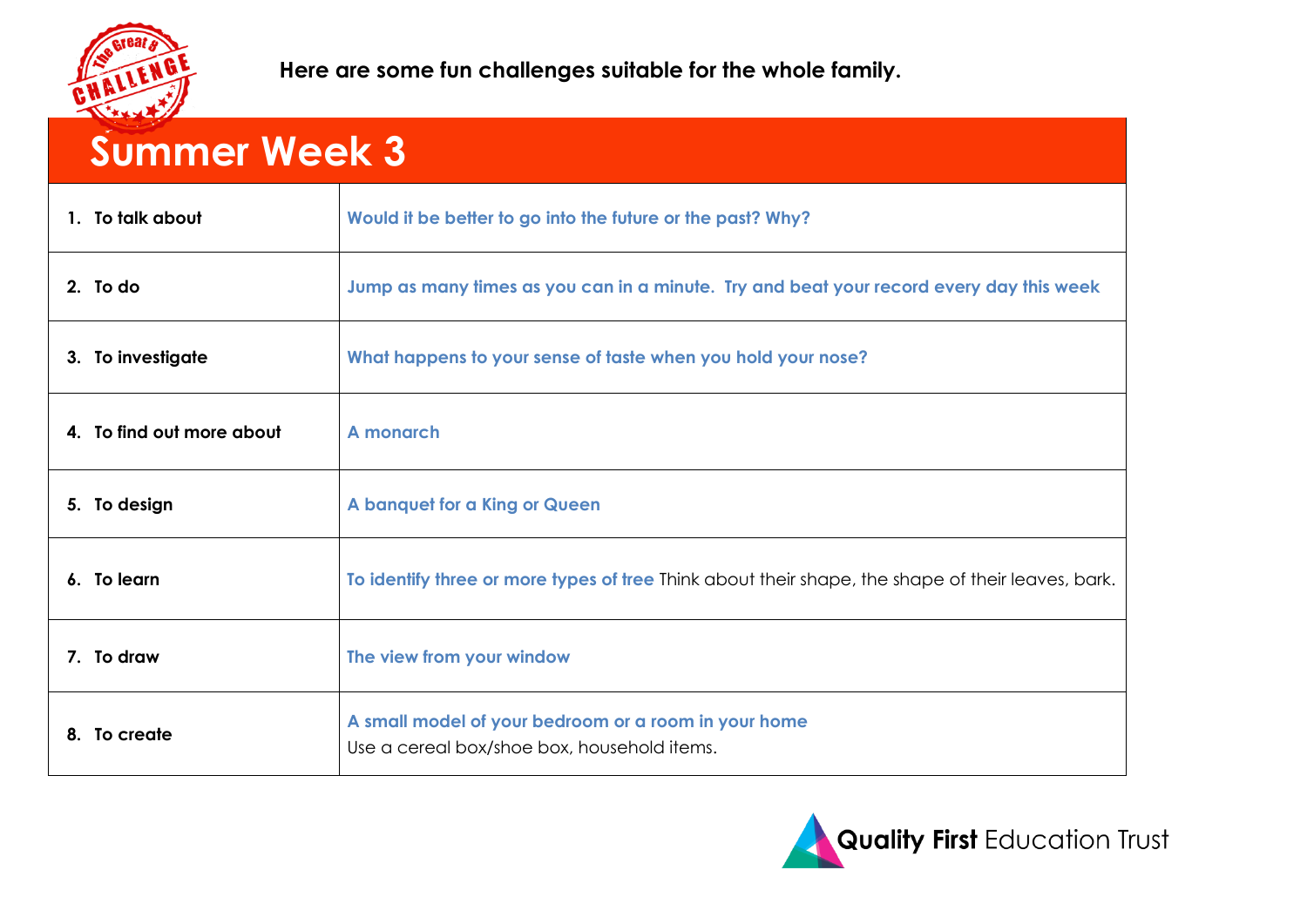## **Support and Resources:**

## Day 1 Topic: **Mermaid tale**



Draw and cut out a mermaid fin. Decorate with paints, pens, glitter, tissue paper or any other materials that you have at home. Tape your mermaid fin to a sock. You might need to borrow an adult sized sock!



Frog 10m

Many frogs can jump at least 30 times their body length

Some smaller species of tree frogs can jump 50 times their length - this is the human equivalent of jumping the length of a football field without a running start.

The longest frog jump on record measured just over 10m.



Mountain Goat 3m 65cm (3.65m)

Mountain goats spend their days jumping from cliff to cliff.

They have cloven hooves with two toes spread to improve their balance as they pick their way up and down the mountainside.





Day 1 Physical: **Animal jumping cards** 

Rabbit 2m 70cm (2.7m)

Rabbits have extremely strong hind legs which allow them to leap great distances.

They can also jump up to 1.2m high.



Kangaroo 12m



They hop with their powerful hind legs and long feet.

One hop can move a kangaroo forward four times its own length.

The longest recorded kangaroo jump was measured at 12 meters in a single leap, but only from powering along - not from a standing start.

in a single bound.

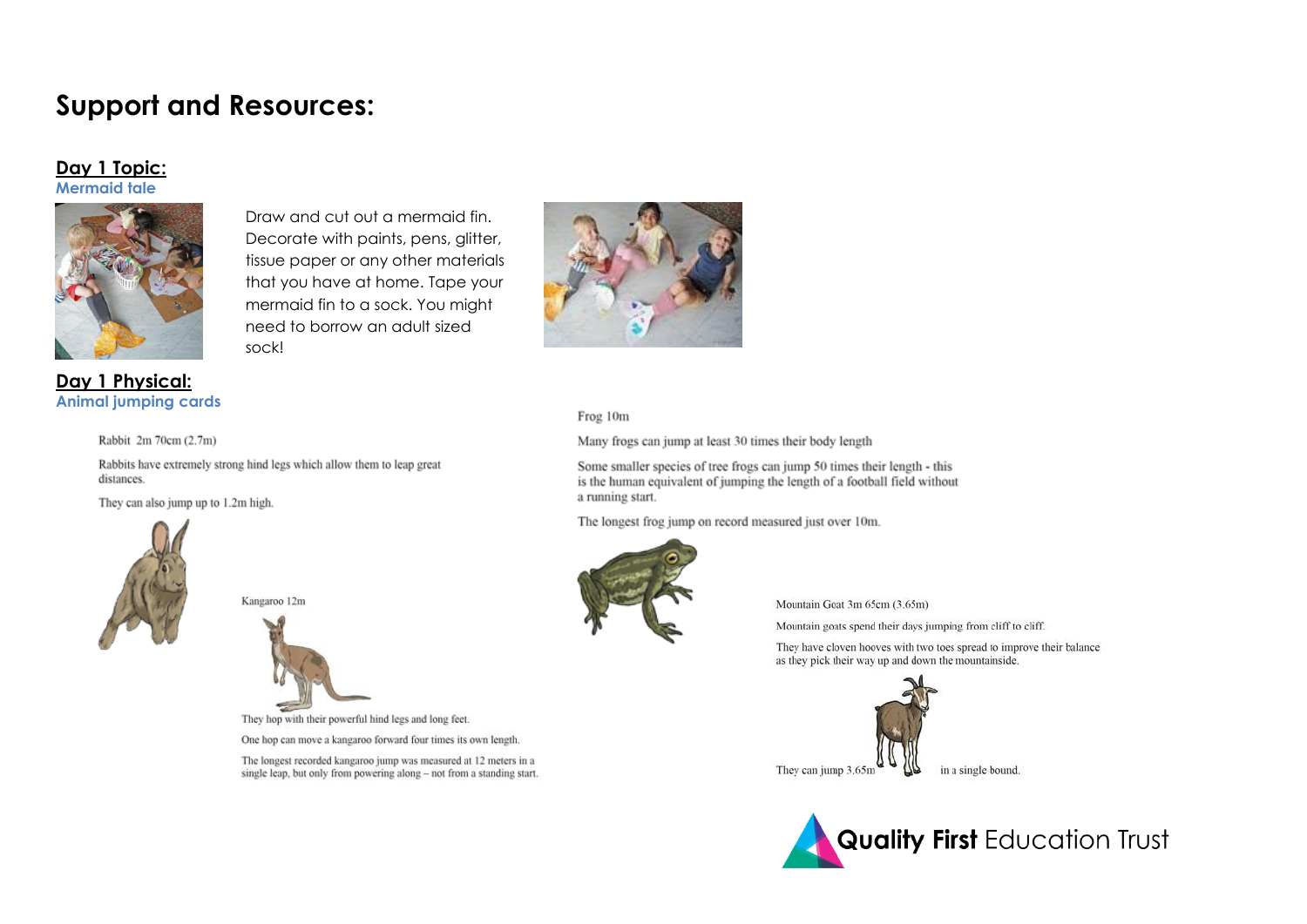





**Day 2 Physical: Movement cards**